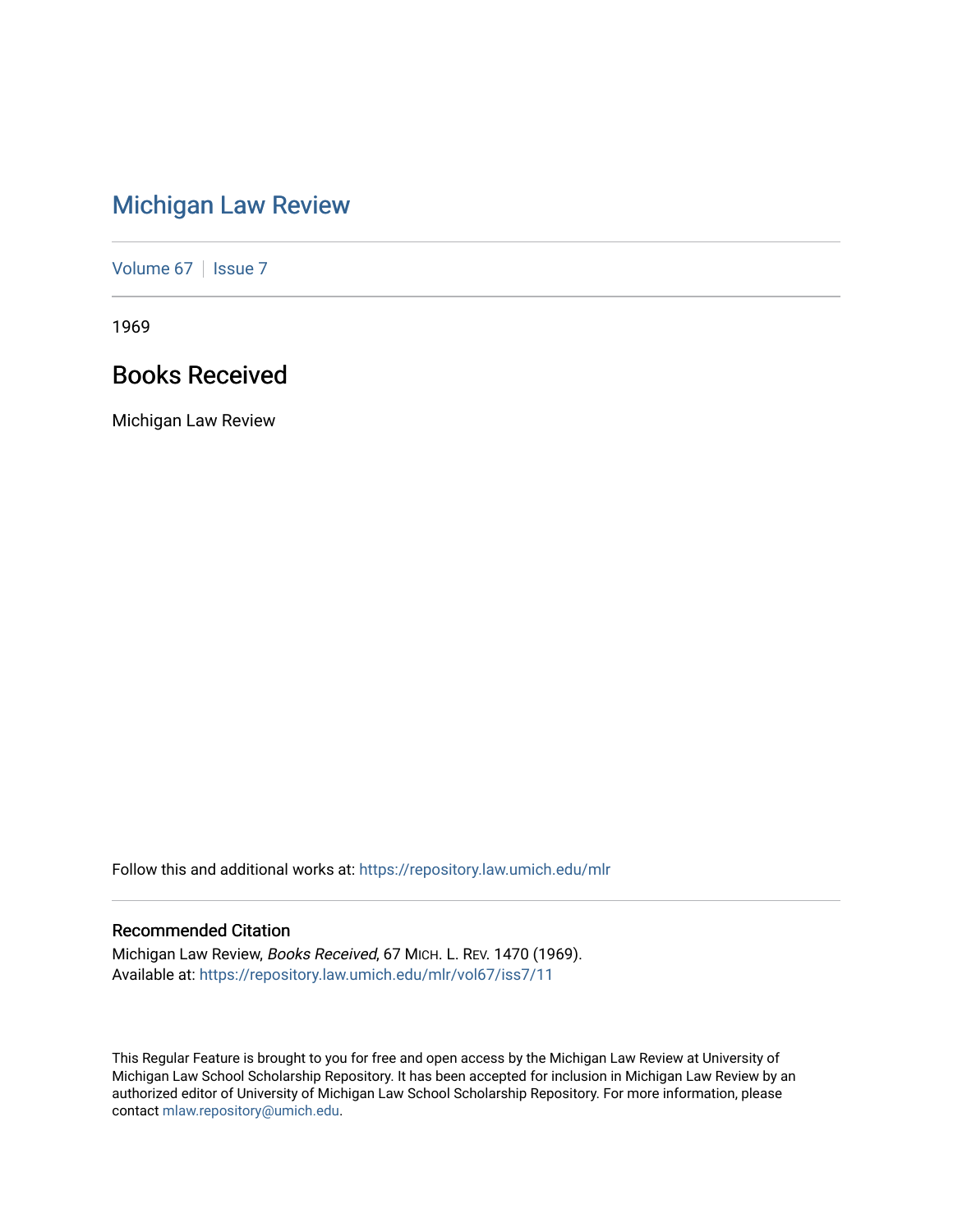# BooKS RECEIVED

# *AFRICAN LAW*

.AFRICAN PENAL SYSTEMS. Edited by *Alan Milner.* New York: Praeger. 1969. Pp. xiii, 501. \$12.

### *ANTITRUST LAW*

ANTIMONOPOLY LEGISLATION IN JAPAN. By *Hiroshi Iyori.* New York: Record. 1969. Pp. iii, 265.

#### *APPELLATE PROCEDURE*

See *Criminal Procedure.* 

# *BANKRUPTCY*

See *Corporate Reorganization.* 

# *CHINA, PEOPLE'S REPUBLIC OF*  See *International Law.*

# *CORPORATE REORGANIZATION*

MATERIALS ON REORGANIZATION, RECAPI-TALIZATION AND INSOLVENCY. By *Walter*  J. *Blum* and *Stanley A. Kaplan,* Professors of Law, University of Chicago Law School. Boston: Little, Brown. 1969. Pp. vii, 868.

#### *CRIMINAL LAW*

See *African Law, Criminal Procedure, Habeas Corpus, Juvenile Courts.* 

#### *CRIMINAL PROCEDURE*

STANDARDS RELATING TO CRIMINAL AP-PEALS. (Tentative Draft) *American Bar Association Project on Minimum Standards for Criminal Justice.* Chicago: American Bar Association. 1969. Pp. v, 109. \$2.

#### *ECONOMICS*

See also *India.* 

THE MISSION OF MANPOWER POLICY. By *E. Wight Bakke,* Sterling Professor of Economics, Yale University. Kalamazoo, Mich.: W. E. Upjohn Institute for Employment Research. 1969. Pp. ii, 126. Paper \$.50.

#### *FOREIGN LAW*

See *African Law, Antitrust Law.* 

# *HABEAS CORPUS*

FEDERAL HABEAS CORPUS. By *Ronald P. Sokol.* Charlottesville, Va.: Michie. 1969. Pp. vii, 439.

# *INCOME TAX*

# See also *Oil* & *Gas*.

CONSOLIDATED RETuRNS-SPECIAL CON-CEPTS IN COMPUTATION OF SEPARATE TAX-ABLE INCOME. By *John Broadbent, Arnold*  J. *Cohen, Saul D. Kronovet,* and *Stanley P. Wagman.* Washington, D.C.: Tax Management. 1969. Pp. iv, 98. Paper.

FOREIGN DIRECT INVESTMENT-RULES OF APPLICATION. By *Donald S. Jacobs* with Leo S. Ullman. Washington, D.C.: Tax Management. 1969. Pp. iii, 222. Paper.

### *INDIA*

INDIAN ECONOMIC POLICY. By B. R. Shenoy, Professor of Economics School of Social Sciences, Gujarat University. Bombay: Popular Prakashan, 35c Tardeo Rd. 1968. Pp. v, 354. Rs. 25.

#### *INSOLVENCY*

See *Corporate Reorganization.* 

#### *INTERNATIONAL LAW*

CHINA AND INTERNATIONAL AGREEMENTS. By *Luke T. Lee,* Visiting Professor of Political Science, University of Nebraska. Leyden: Sijthoff, Doezastraat I. 1969. Pp. ix, 231. Dfl. 25.

THE RELEVANCE OF INTERNATIONAL LAW. Edited by *Karl Deutsch* and *Stanley Hoffman.* Cambridge: Schenkman. 1968. Pp. iii, 280. \$10.

# *JUVENILE COURTS*

THE THROWAWAY CHILDREN. By *Lisa Aversa Richette.* Philadelphia: Lippincott. 1969. Pp. vii, 342. \$6.95.

#### *LEGAL HISTORY*

# See *Roman Law.*

### *OIL AND GAS*

OIL AND GAS TRANSACTIONS AND SUB-CHAPTER C. By *Thomas H. Cruickshank, Jack W. Hawkins, Ethan B. Stroud,* and *W. Dalton Tomlin.* Washington, D.C.: Tax Management. 1969. Pp. iv, 101.

#### *REAL PROPERTY*

REAL ESTATE LAw. (5th ed.) By *Robert Kratovil.* Englewood Cliffs, N.J.: Prentice-Hall. 1969. Pp. iii, 391.

#### *ROMAN LAW*

ROMAN LAw. By *David Daube,* Regius

# [1470]